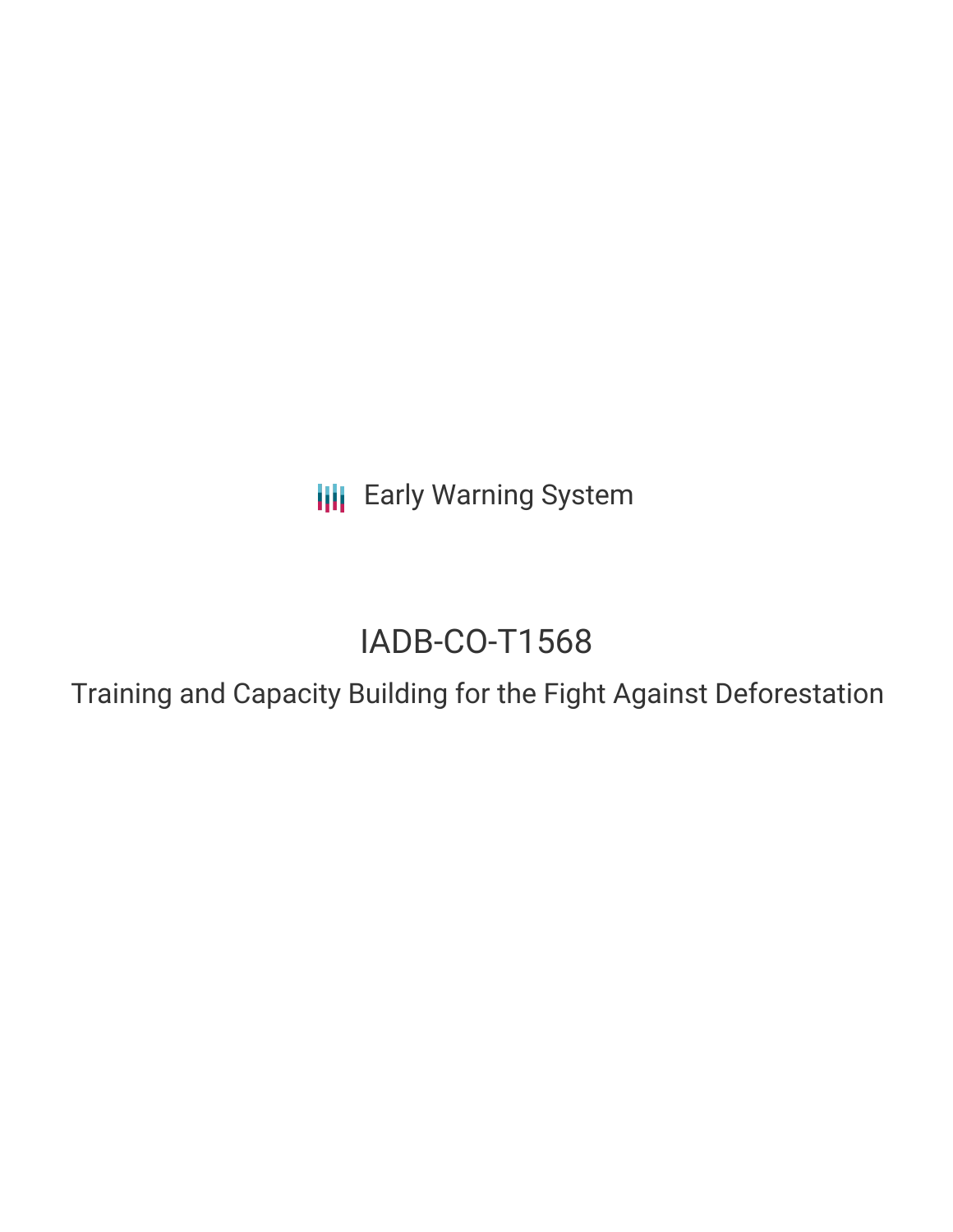

### **Quick Facts**

| <b>Countries</b>               | Colombia                                                           |
|--------------------------------|--------------------------------------------------------------------|
| <b>Financial Institutions</b>  | Inter-American Development Bank (IADB)                             |
| <b>Status</b>                  | Active                                                             |
| <b>Bank Risk Rating</b>        | U                                                                  |
| <b>Borrower</b>                | Government of Colombia                                             |
| <b>Sectors</b>                 | Climate and Environment, Law and Government, Technical Cooperation |
| <b>Investment Type(s)</b>      | Grant                                                              |
| <b>Investment Amount (USD)</b> | $$0.27$ million                                                    |
| <b>Project Cost (USD)</b>      | $$0.33$ million                                                    |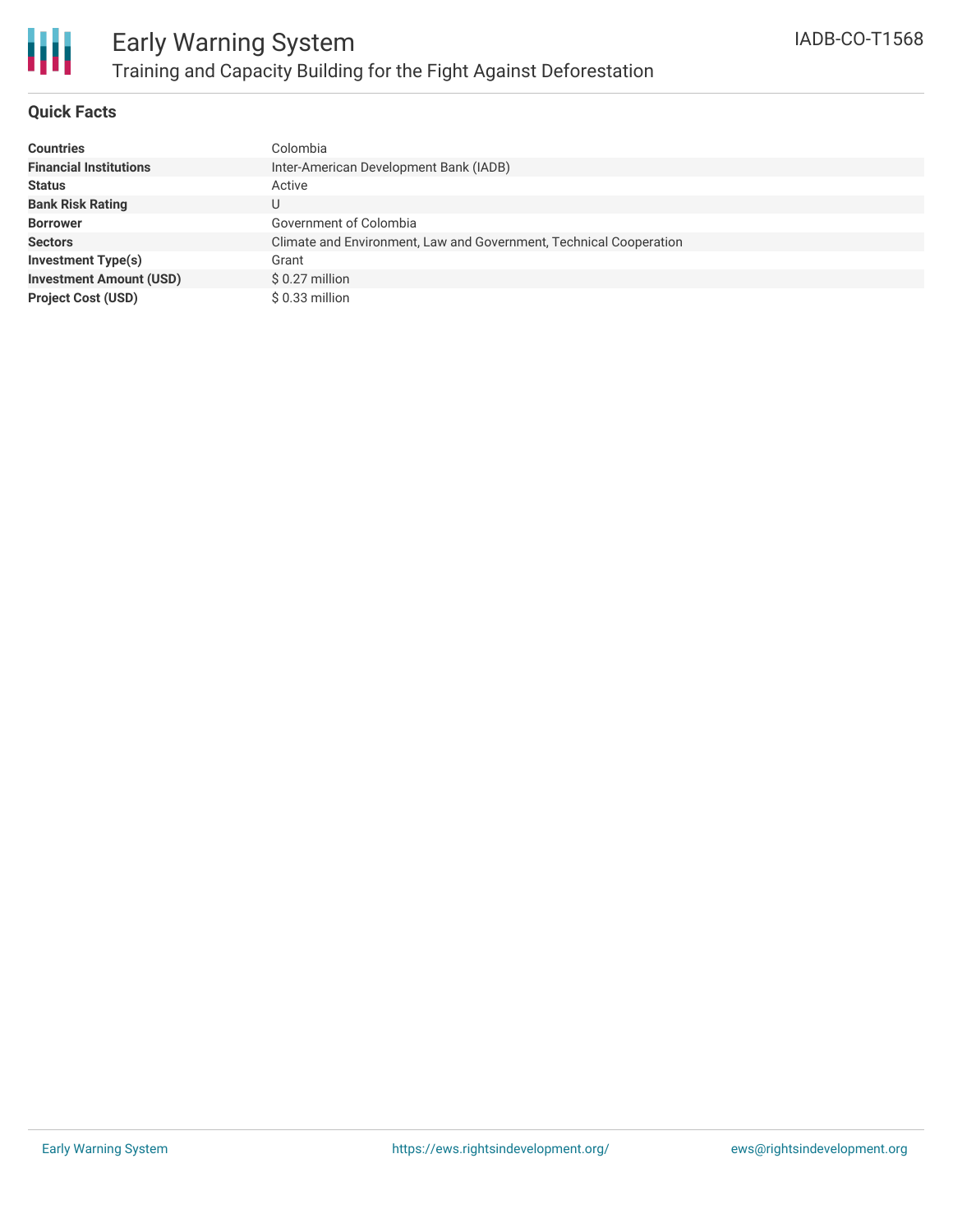

### **Project Description**

Contribute to the Comprehensive Strategy for Control of Deforestation and Forest Management (EICDGB for its acronym in Spanish), specifically in relation to the generation and strengthening of legal, institutional and financial capacities of the actors who support the fight against forest loss and who have incidence in the control, surveillance, and inspection of the direct causes of deforestation. For this, the following specific objectives are proposed: (i) promote environmental training and education as tools to counteract deforestation, and (ii) strengthen the actions of the State regarding the fight against deforestation and environmental crimes.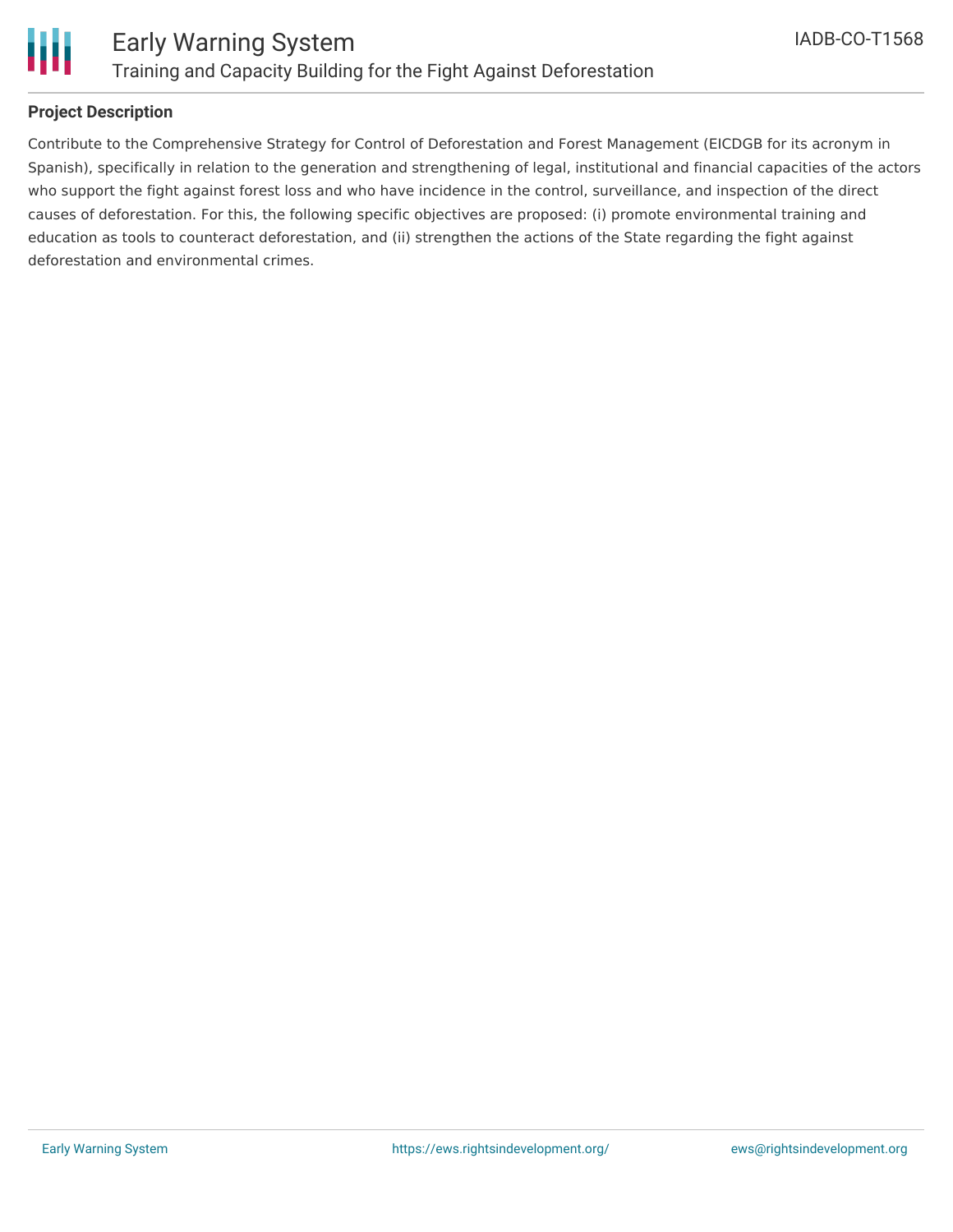

## Early Warning System Training and Capacity Building for the Fight Against Deforestation

### **Investment Description**

• Inter-American Development Bank (IADB)